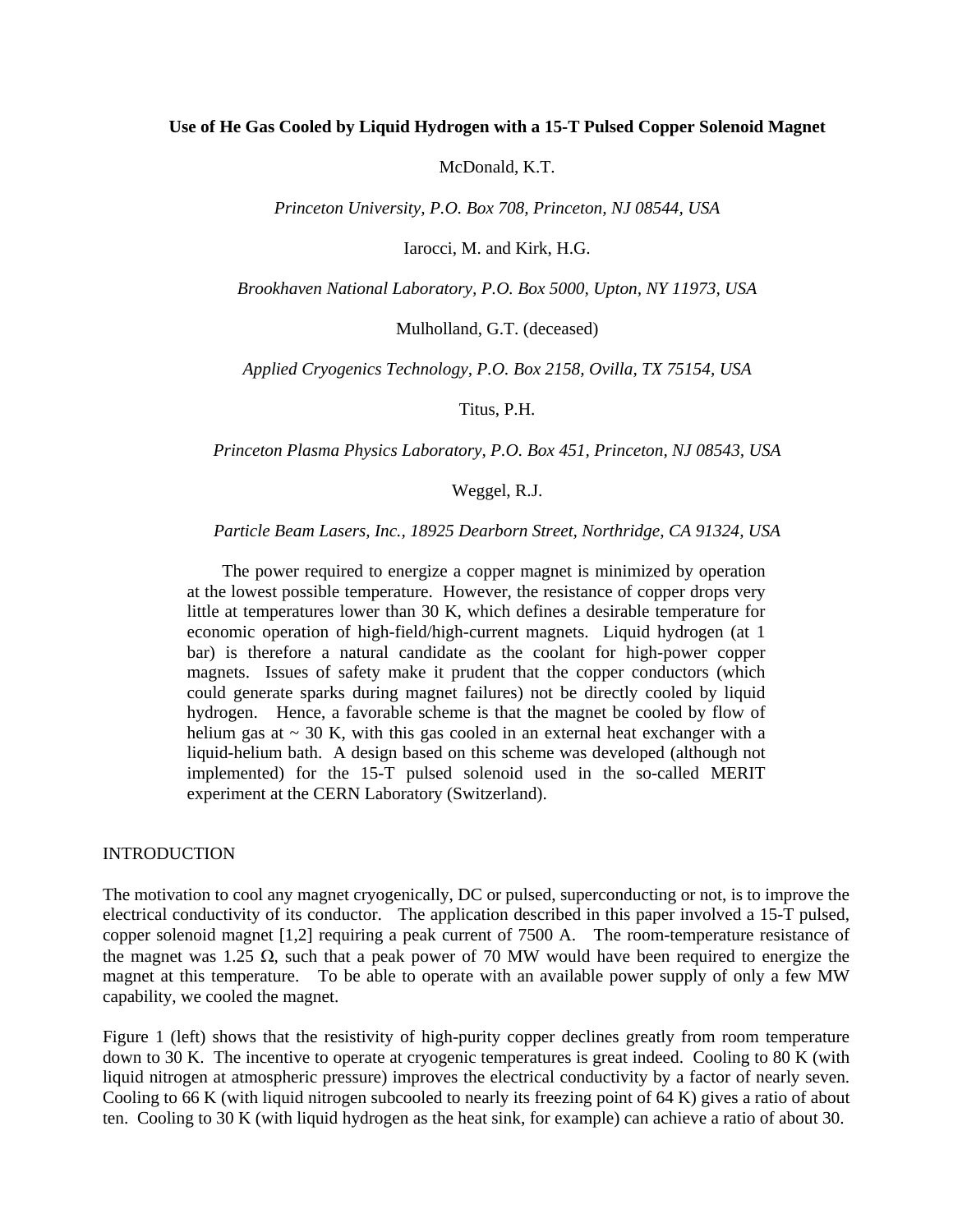There is very little motivation to cool copper conductor still further; one has entered a regime of diminishing returns. Figure 1 (right) illustrates two of the reasons for this. One is that electrical resistivity improves rather little. This is true even for copper that is exceedingly pure, unless it is so completely annealed as to be too weak for a very high field magnet. The other reason is that, if the copper is uncooled, with only its heat capacity to limit its temperature rise, it will heat up very rapidly, because its heat capacity plummets, approximately as  $T^3$ , below ~30 K. The heating rate, proportional to  $\rho/c_p$ , is three times worse at 20 K than at 30 K.



Fig. 1. Left: Electrical resistivity  $\rho$ , heat capacity  $c_p$ , and ratio  $\rho/c_p$  between room temperature and 30 K, for copper with a residual resistivity of 0.05  $\mu\Omega$  cm below ~20 K. Right: Low-temperature electrical resistivity  $\rho$ , heat capacity  $c_p$ , and ratio  $\rho/c_p$ for copper with a residual resistivity of 0.05  $\mu\Omega$  cm below 20 K.

### THE COOLING CONCEPT

Although the magnet was eventually operated at 80 K with an 8 MW power supply [3], we also designed a system [4,5] to cool the pulsed solenoid magnet (PSM) to 30 K (at which a 4 MW power supply would have sufficed) by helium gas that circulated through an external heat exchanger (HE) filled with liquid hydrogen (LH<sub>2</sub>) from a storage Dewar, with the exhaust hydrogen gas vented to the atmosphere, as illustrated in Fig. 2. This concept is based on a magnet built in 1946 [6] that was directly cooled by liquid hydrogen, following a suggestion by Cockcroft in 1928 that magnet coils be cooled by liquid air [7]. See also [8,9].



Fig. 2. Concept of the scheme to cool a pulsed solenoid magnet (PSM) by helium gas that is in turn cooled by liquid hydrogen  $(LH<sub>2</sub>)$  in a heat exchanger (HE).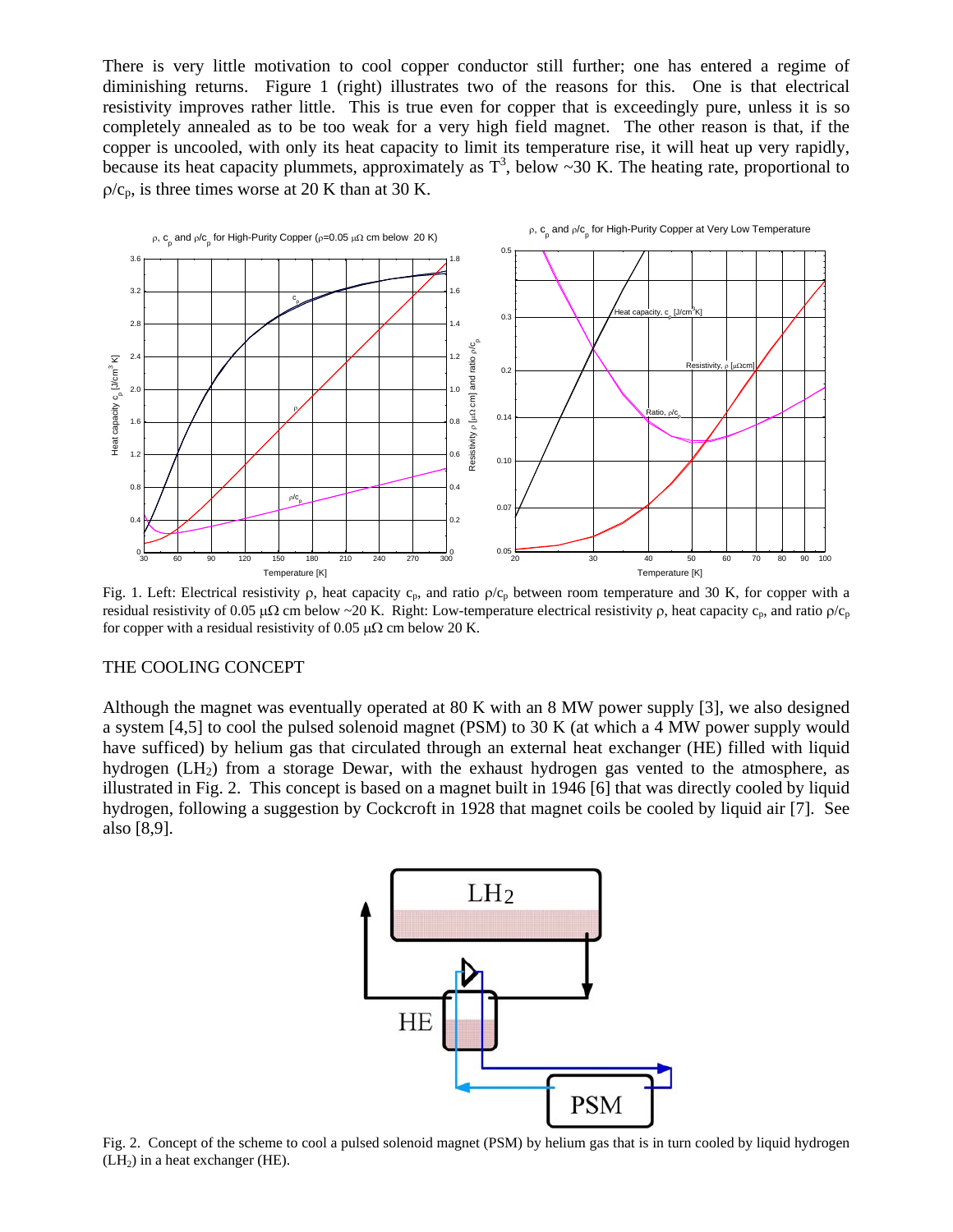# CHOICE OF CRYOGENS

Having chosen an operating temperature of 30 K for the magnet, possible cryogens for the circulating gas and liquid coolant were helium, hydrogen and neon. As magnets have been known to catch fire due to internal shorting, hydrogen was not considered for the circulating gas. Since helium and neon gas have the same capacity per volume at a given temperature (such that both are gases), there was no advantage to using the more expensive neon, and helium was chosen as the circulating gas.<sup>1</sup> The choice of liquid hydrogen for use in the heat exchanger was made on the basis of a calculation [11], based on parameters given in Tables 1 and 2.

| Fluid          | <b>MW</b>    | $T_{\sf NBP}$ | $\rho_L$                                                                                  | $\rho_V$ | $\rho_{\rm G}$ |       | $\Delta H_V$ $V_V/V_L$ $V_G/V_L$ |      | VI          |
|----------------|--------------|---------------|-------------------------------------------------------------------------------------------|----------|----------------|-------|----------------------------------|------|-------------|
|                |              | Κ             | $\left\vert \text{kg/m}^3 \right\vert \text{kg/m}^3 \left\vert \text{kg/m}^3 \right\vert$ |          |                | kJ/kg |                                  |      | $K^*cm^3/J$ |
| He             | 4.003        |               | 4.2 124.9                                                                                 | 16.9     | 0.178          | 20.3  | 7.4                              | 701  | 117         |
| H <sub>2</sub> | $2.016$ 20.3 |               | 70.8                                                                                      | 1.34     | 0.0899         | 446   | 52.8                             | 788  | 8.9         |
| <b>Ne</b>      | 20.18 27.1   |               | 1207                                                                                      | 9.58     | 0.9            | 85.8  | 126                              | 1341 | 2.6         |
| $N_2$          | 28.01        | 77.3          | 808                                                                                       | 4.62     | 1.25           | 199   | 175                              | 646  | 1.4         |

Table 1. Viable cryogens with a normal boiling point (NBP) below 30 K, and liquid nitrogen for reference. Subscripts L and V refer to liquid and vapor at  $T_{NBP}$ , while subscript G refers to values taken at  $0^{\circ}$ C. The Vaporization Index (VI) = 10<sup>3</sup> (300- $T_{\text{NBP}}$ ) / ( $\rho_L \Delta H_V$ ), where  $\rho$  is density and  $\Delta H_V$  is the heat of vaporization.

A quality factor Q for the refrigeration of the circulating gas via liquid cryogen consumption (boiling in the heat exchanger) was defined as

 $Q$  (kJ/\$US) =  $\Delta H_V \cdot \rho_L \cdot (1 \text{ m}^3/1000 \text{ liter}) \cdot$  (liter/\$US).

That is,  $Q$  is a kiloJoule of heat-of-vaporization/ $SUS$  at  $T_{NBP}$ . Relevant  $Q$  values are given in Table 2.

| Fluid                  | <b>NBP</b> | $\Delta H_V$ | $\rho_L$          | Cost       |         |
|------------------------|------------|--------------|-------------------|------------|---------|
|                        | Κ          | kJ/kg        | kg/m <sup>3</sup> | \$US/liter | kJ/\$US |
| $\overline{\text{He}}$ | 4.2        | 20.3         | 124.9             | 3.00       | 0.85    |
| $H_2$                  | 20.3       | 446.0        | 70.8              | 0.53       | 59.58   |
| $\overline{\text{Ne}}$ | 27.1       | 85.8         | 1207.0            | 173.00     | 0.60    |
| $N_{2}$                | 77.3       | 199.0        | 808.0             | 0.07       | 2297.03 |

Table 2. Viable cryogens with NBP below 30 K and liquid nitrogen, and their quality value Q, based on refrigeration/cost at  $T_{\text{NBP}}$ . The costs are representative of the year 2002 when this study was made.

An operational cycle of the system involved a few-second-long pulse of the 15-T magnet during which about 18 MJ = 18,000 kJ of energy was generated, followed by a 30-minute cooldown during which this energy was transferred to the boiling liquid in the heat exchanger. The estimated cost for one cooling cycle (pulse) with  $LH_2$ , LHe and LNe is

LH<sub>2</sub> Cooling Cost =  $18,000 / Q = $300$  per pulse,

LHe Cooling Cost =  $(60/0.85) \cdot$  (LH<sub>2</sub> Cooling Cost) = \$21,000 per pulse.

LNe Cooling Cost =  $(60/0.60) \cdot$  (LH<sub>2</sub> Cooling Cost) = \$30,000 per pulse.

Clearly, liquid hydrogen is much more economical than either helium or neon on a per pulse basis.

l  $1$  This contrasts with recent proposals to cool high-temperature superconducting magnets directly with liquid hydrogen [9].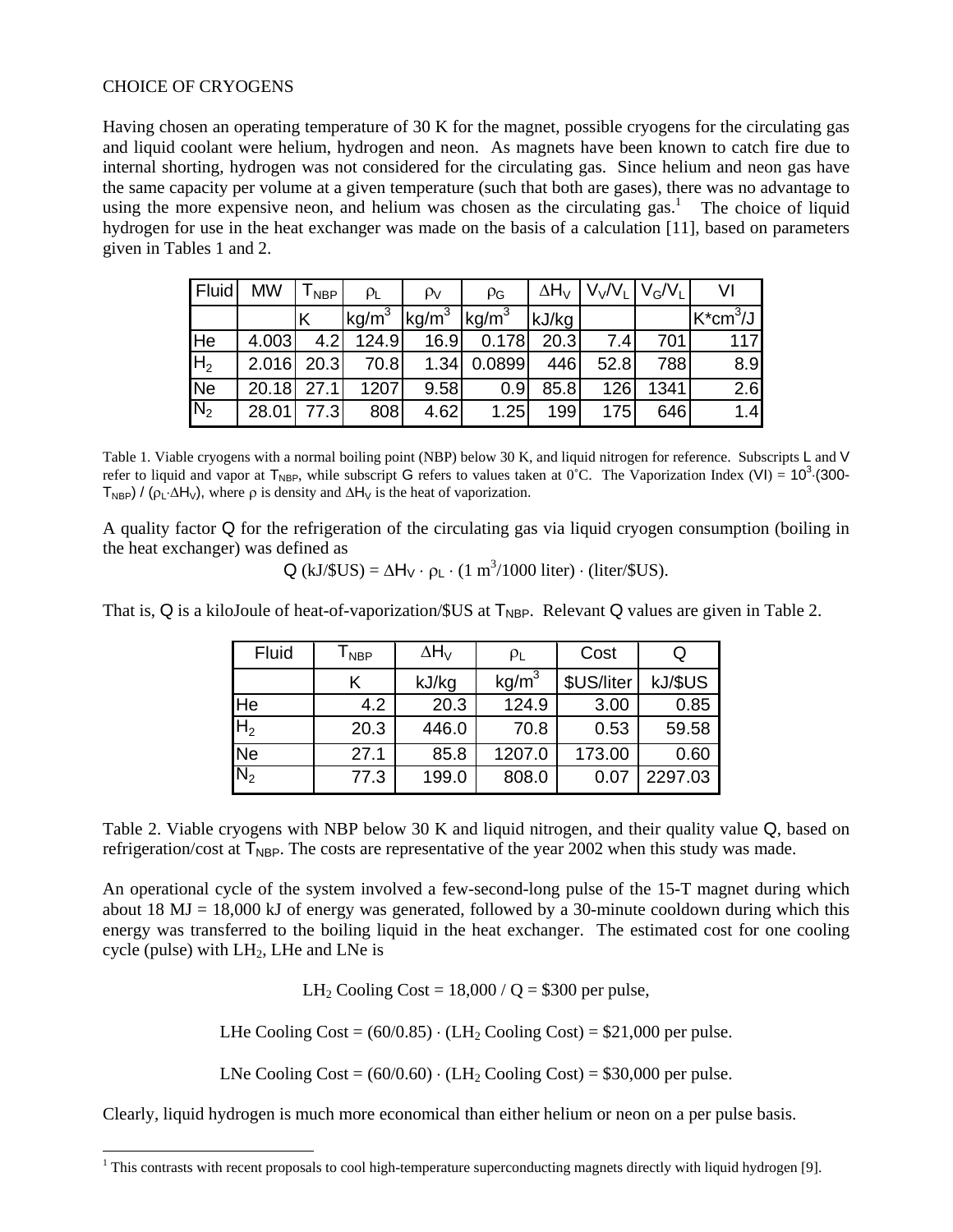# A full PI diagram for this system was developed, as shown in Fig. 3.



Fig. 3. Piping and Instrument diagram for the proposed cryogenic system to operate a 15-T pulsed, copper solenoid magnet at 30 K.

A surplus heat exchanger (from the never-completed Superconducting SuperCollider) of an appropriate size was identified (Fig. 4). The heat exchanger was to be equipped with s semi-hermetic centrifugal pump operating at about 1.5 bar, circulating He gas at a rate of about 100 l/s, which would have generated about 1 kW of heat (in addition to the 10 kW load of the He gas heated by the magnet). A 20,000-l Dewar was foreseen for the liquid hydrogen.



Fig. 4. The SSC-surplus heat exchanger for possible use in the proposed cryogenic system.